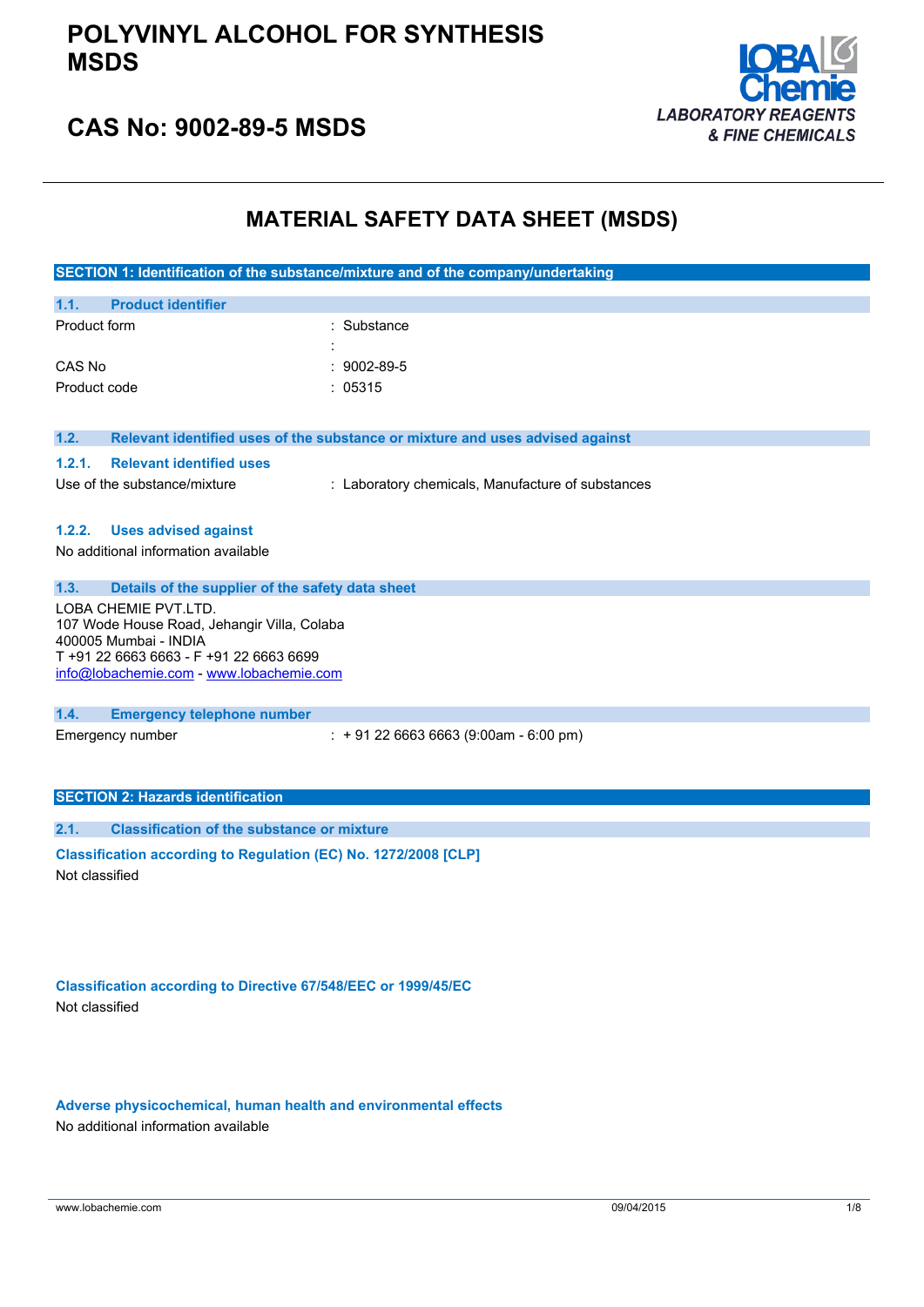Safety Data Sheet

### **2.2. Label elements**

**Labelling according to** Regulation (EC) No. 1272/2008 [CLP]

No labelling applicable

| 2.3. | <b>Other hazards</b> |
|------|----------------------|
|      |                      |

No additional information available

| <b>SECTION 3: Composition/information on ingredients</b> |                                   |  |  |
|----------------------------------------------------------|-----------------------------------|--|--|
|                                                          |                                   |  |  |
| 3.1.                                                     | <b>Substance</b>                  |  |  |
| Name                                                     | : POLYVINYL ALCOHOL For Synthesis |  |  |
| CAS No                                                   | $:9002-89-5$                      |  |  |

Full text of R- and H-phrases: see section 16

| 3.2.           |  |  |  |
|----------------|--|--|--|
| Not applicable |  |  |  |

|      | <b>SECTION 4: First aid measures</b>                        |                                                                                                                                                                                   |
|------|-------------------------------------------------------------|-----------------------------------------------------------------------------------------------------------------------------------------------------------------------------------|
|      |                                                             |                                                                                                                                                                                   |
| 4.1. | <b>Description of first aid measures</b>                    |                                                                                                                                                                                   |
|      | First-aid measures after inhalation                         | Remove person to fresh air and keep comfortable for breathing. Give oxygen or<br>artificial respiration if necessary. If you feel unwell, seek medical advice.                    |
|      | First-aid measures after skin contact                       | Gently wash with plenty of soap and water. If skin irritation occurs: Get medical<br>advice/attention.                                                                            |
|      | First-aid measures after eye contact                        | Remove contact lenses, if present and easy to do. Continue rinsing. Rinse cautiously<br>with water for several minutes. If eye irritation persists: Get medical advice/attention. |
|      | First-aid measures after ingestion                          | Rinse mouth out with water. If you feel unwell, seek medical advice.                                                                                                              |
| 4.2. | Most important symptoms and effects, both acute and delayed |                                                                                                                                                                                   |
|      | No additional information available                         |                                                                                                                                                                                   |
| 4.3. |                                                             | Indication of any immediate medical attention and special treatment needed                                                                                                        |
|      | Treat symptomatically.                                      |                                                                                                                                                                                   |
|      | <b>SECTION 5: Firefighting measures</b>                     |                                                                                                                                                                                   |
|      |                                                             |                                                                                                                                                                                   |
| 5.1. | <b>Extinguishing media</b>                                  |                                                                                                                                                                                   |
|      | Suitable extinguishing media                                | : dry chemical powder, alcohol-resistant foam, carbon dioxide (CO2).                                                                                                              |
|      | Unsuitable extinguishing media                              | Do not use a heavy water stream.                                                                                                                                                  |
| 5.2. | Special hazards arising from the substance or mixture       |                                                                                                                                                                                   |
|      | No additional information available                         |                                                                                                                                                                                   |
| 5.3. | <b>Advice for firefighters</b>                              |                                                                                                                                                                                   |
|      | Protection during firefighting                              | Do not attempt to take action without suitable protective equipment.                                                                                                              |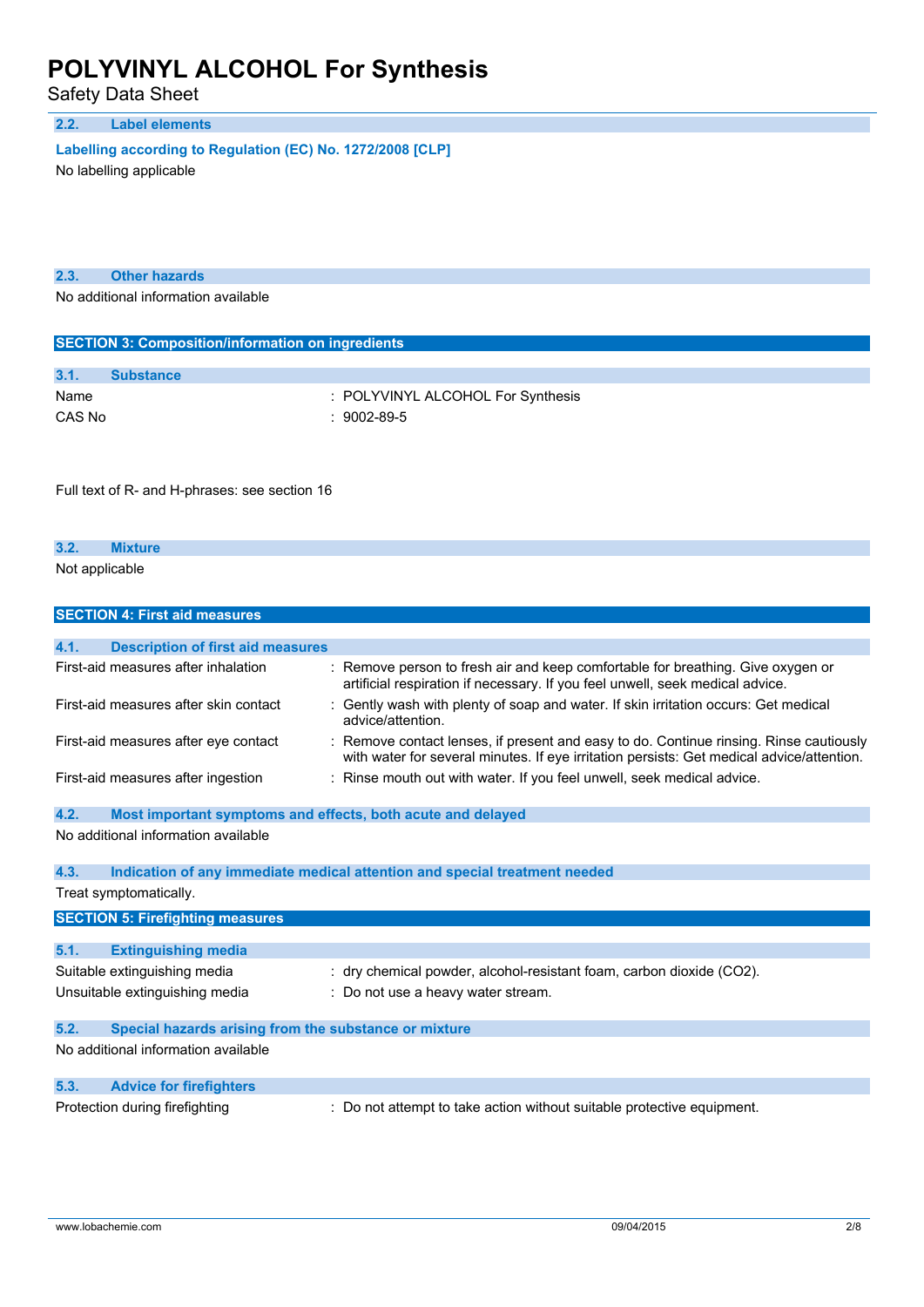Safety Data Sheet

|                  | <b>SECTION 6: Accidental release measures</b>                                   |                                                                                                                            |
|------------------|---------------------------------------------------------------------------------|----------------------------------------------------------------------------------------------------------------------------|
| 6.1.             |                                                                                 | Personal precautions, protective equipment and emergency procedures                                                        |
| 6.1.1.<br>6.1.2. | For non-emergency personnel<br>Emergency procedures<br>For emergency responders | : Evacuate unnecessary personnel.                                                                                          |
|                  | Protective equipment                                                            | Use personal protective equipment as required.                                                                             |
|                  | Emergency procedures                                                            | Stop release.                                                                                                              |
| 6.2.             | <b>Environmental precautions</b>                                                |                                                                                                                            |
|                  | Avoid release to the environment.                                               |                                                                                                                            |
| 6.3.             | Methods and material for containment and cleaning up                            |                                                                                                                            |
|                  | Methods for cleaning up                                                         | : Clear up rapidly by scoop or vacuum.                                                                                     |
| 6.4.             | <b>Reference to other sections</b>                                              |                                                                                                                            |
|                  | No additional information available                                             |                                                                                                                            |
|                  | <b>SECTION 7: Handling and storage</b>                                          |                                                                                                                            |
| 7.1.             | <b>Precautions for safe handling</b>                                            |                                                                                                                            |
|                  | Precautions for safe handling                                                   | Do not get in eyes, on skin, or on clothing.                                                                               |
|                  | Hygiene measures                                                                | : Wash hands and other exposed areas with mild soap and water before eating,<br>drinking or smoking and when leaving work. |
| 7.2.             | Conditions for safe storage, including any incompatibilities                    |                                                                                                                            |
|                  | Storage conditions                                                              | : Store in original container. Keep container tightly closed. Store in a dry place.<br>Protect from moisture.              |
| 7.3.             | <b>Specific end use(s)</b>                                                      |                                                                                                                            |
|                  | No additional information available                                             |                                                                                                                            |
|                  | <b>SECTION 8: Exposure controls/personal protection</b>                         |                                                                                                                            |
| 8.1.             | <b>Control parameters</b>                                                       |                                                                                                                            |
|                  | No additional information available                                             |                                                                                                                            |

| 8.2.<br><b>Exposure controls</b>                              |                                      |
|---------------------------------------------------------------|--------------------------------------|
| Hand protection                                               | : protective gloves                  |
| Eye protection                                                | : Chemical goggles or safety glasses |
| Skin and body protection                                      | : Wear suitable protective clothing  |
| Respiratory protection                                        | : Wear respiratory protection        |
| <b>SECTION 9: Physical and chemical properties</b>            |                                      |
| 9.1.<br>Information on basic physical and chemical properties |                                      |
| Physical state                                                | : Solid                              |
| Colour                                                        | : Colourless granules.               |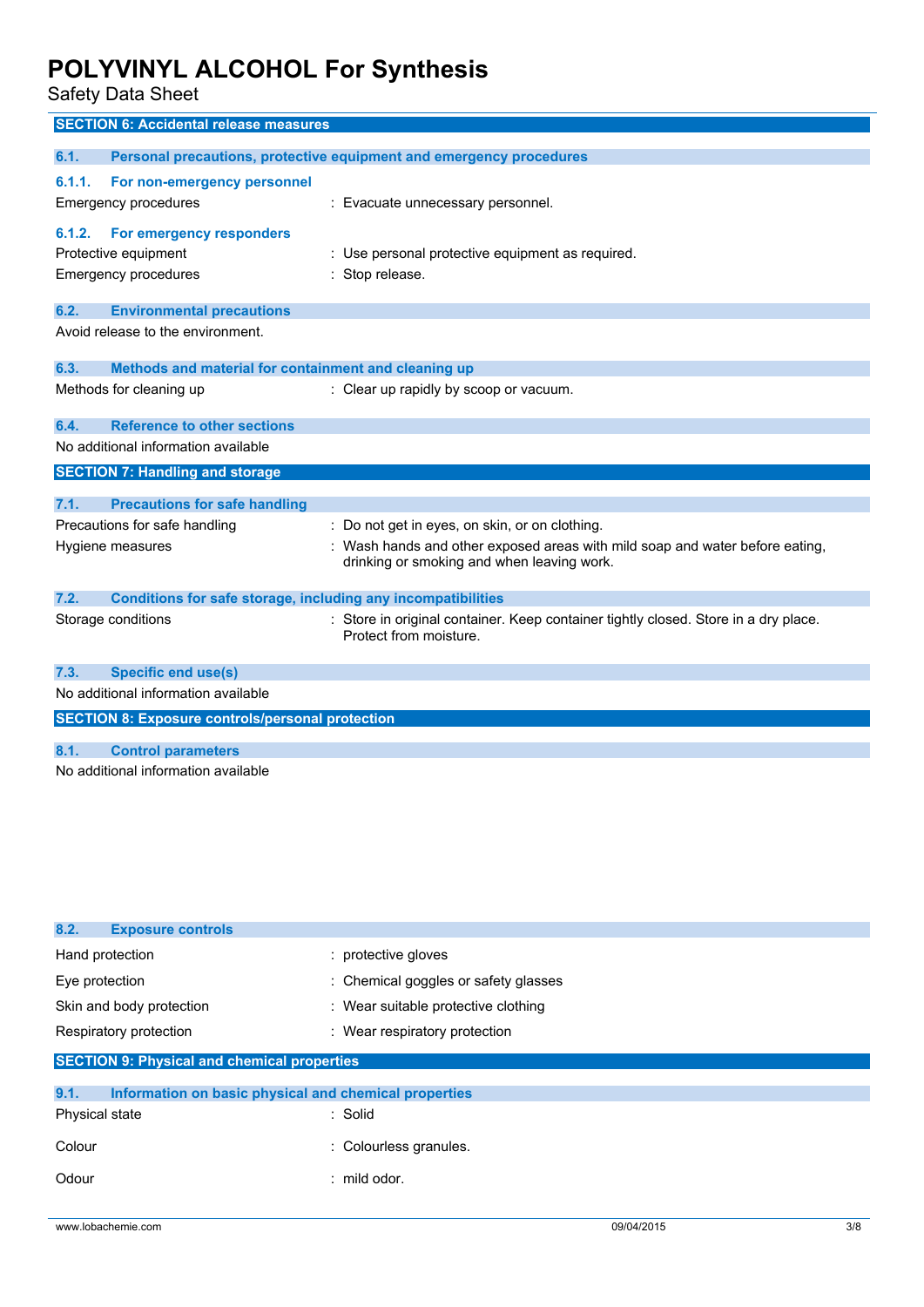Safety Data Sheet

| Odour threshold                                                                         | : No data available                                    |
|-----------------------------------------------------------------------------------------|--------------------------------------------------------|
| рH                                                                                      | $: 5 - 7$                                              |
| Relative evaporation rate (butylacetate=1) : No data available                          |                                                        |
| Melting point                                                                           | : 200 $^{\circ}$ C                                     |
| Freezing point                                                                          | : No data available                                    |
| Boiling point                                                                           | : No data available                                    |
| Flash point                                                                             | $:$ > 113 °C                                           |
| Auto-ignition temperature                                                               | : No data available                                    |
| Decomposition temperature                                                               | : 228 $^{\circ}$ C                                     |
| Flammability (solid, gas)                                                               | : No data available                                    |
| Vapour pressure                                                                         | : No data available                                    |
| Relative vapour density at 20 °C                                                        | : No data available                                    |
| Relative density                                                                        | : No data available                                    |
| Density<br>Solubility                                                                   | : $1.269$ g/cm <sup>3</sup><br>Water: Soluble in water |
| Log Pow                                                                                 | : No data available                                    |
| Viscosity, kinematic                                                                    | : 4 - 35 mm <sup>2</sup> /s at 20 $^{\circ}$ C         |
| Viscosity, dynamic                                                                      | : No data available                                    |
| Explosive properties                                                                    | : No data available                                    |
| Oxidising properties                                                                    | : No data available                                    |
| <b>Explosive limits</b>                                                                 | : No data available                                    |
| <b>Other information</b><br>9.2.<br>No additional information available                 |                                                        |
| <b>SECTION 10: Stability and reactivity</b>                                             |                                                        |
| 10.1.<br><b>Reactivity</b><br>No additional information available                       |                                                        |
|                                                                                         |                                                        |
| 10.2.<br><b>Chemical stability</b><br>Stable under normal conditions.                   |                                                        |
| 10.3.<br><b>Possibility of hazardous reactions</b>                                      |                                                        |
| No additional information available                                                     |                                                        |
| <b>Conditions to avoid</b><br>10.4.<br>Direct sunlight. Air contact. Moisture.          |                                                        |
| <b>Incompatible materials</b><br>10.5.                                                  |                                                        |
| No additional information available                                                     |                                                        |
| <b>Hazardous decomposition products</b><br>10.6.<br>No additional information available |                                                        |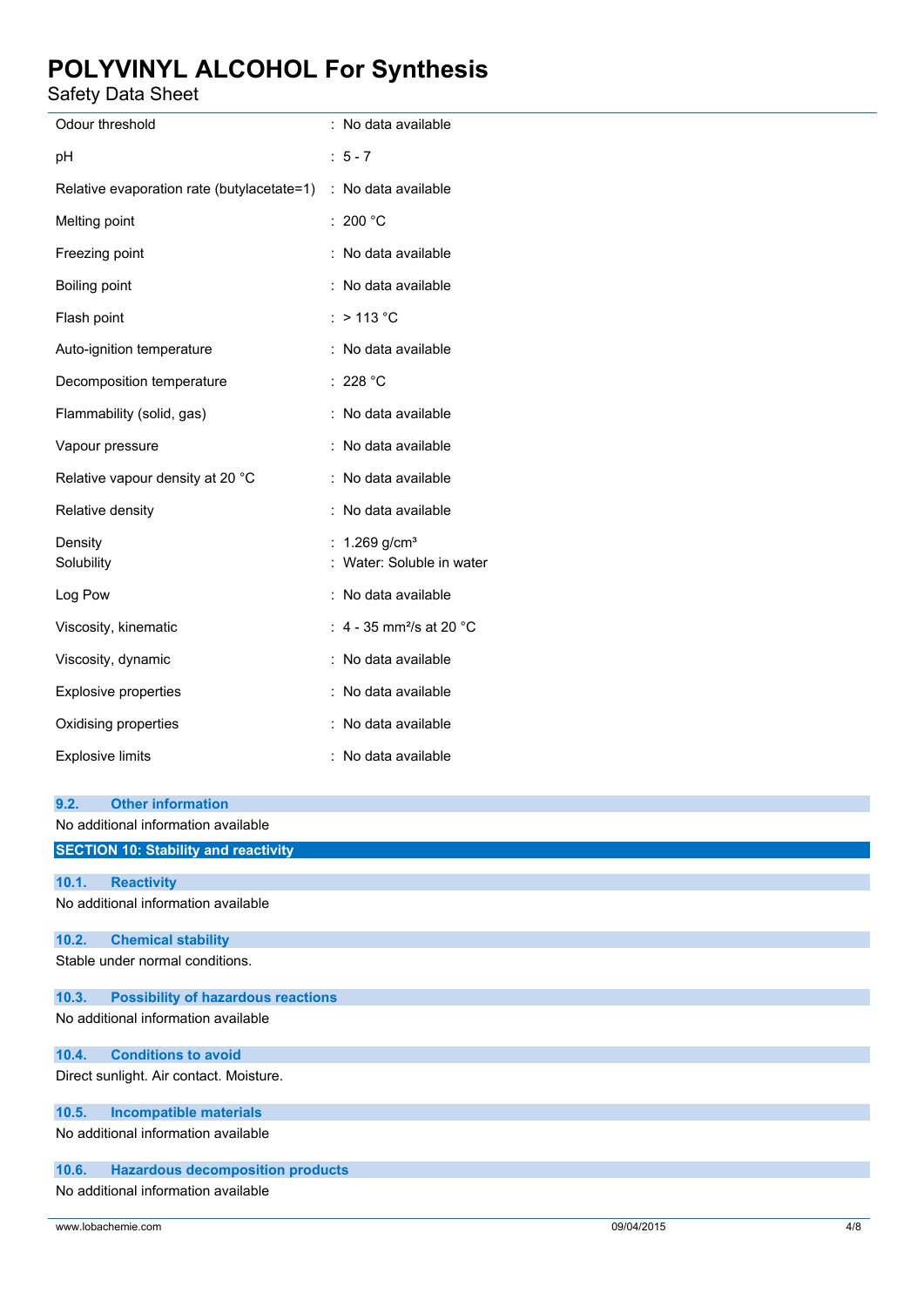Safety Data Sheet

| <b>SECTION 11: Toxicological information</b>                    |                                         |
|-----------------------------------------------------------------|-----------------------------------------|
| 11.1.<br><b>Information on toxicological effects</b>            |                                         |
| Acute toxicity                                                  | : Not classified                        |
|                                                                 |                                         |
|                                                                 |                                         |
| Skin corrosion/irritation                                       | : Not classified                        |
|                                                                 | pH: 5 - 7                               |
| Serious eye damage/irritation                                   | : Not classified                        |
|                                                                 | pH: 5 - 7                               |
| Respiratory or skin sensitisation                               | : Not classified                        |
| Germ cell mutagenicity<br>Carcinogenicity                       | Not classified<br>÷<br>: Not classified |
|                                                                 |                                         |
|                                                                 |                                         |
| Reproductive toxicity                                           | : Not classified                        |
| Specific target organ toxicity (single<br>exposure)             | : Not classified                        |
|                                                                 |                                         |
|                                                                 |                                         |
| Specific target organ toxicity (repeated<br>exposure)           | : Not classified                        |
|                                                                 |                                         |
|                                                                 | : Not classified                        |
| Aspiration hazard                                               |                                         |
| POLYVINYL ALCOHOL For Synthesis (9002-89-5)                     |                                         |
| Viscosity, kinematic                                            | 4 - 35 mm <sup>2</sup> /s at 20 °C      |
|                                                                 |                                         |
|                                                                 |                                         |
| <b>SECTION 12: Ecological information</b>                       |                                         |
|                                                                 |                                         |
| <b>Toxicity</b><br>12.1.<br>No additional information available |                                         |
|                                                                 |                                         |
|                                                                 |                                         |
|                                                                 |                                         |
|                                                                 |                                         |
| 12.2.<br><b>Persistence and degradability</b>                   |                                         |
| No additional information available                             |                                         |
|                                                                 |                                         |
| 12.3.<br><b>Bioaccumulative potential</b>                       |                                         |
| No additional information available                             |                                         |

**12.4. Mobility in soil**

No additional information available

### **12.5. Results of PBT and vPvB assessment**

No additional information available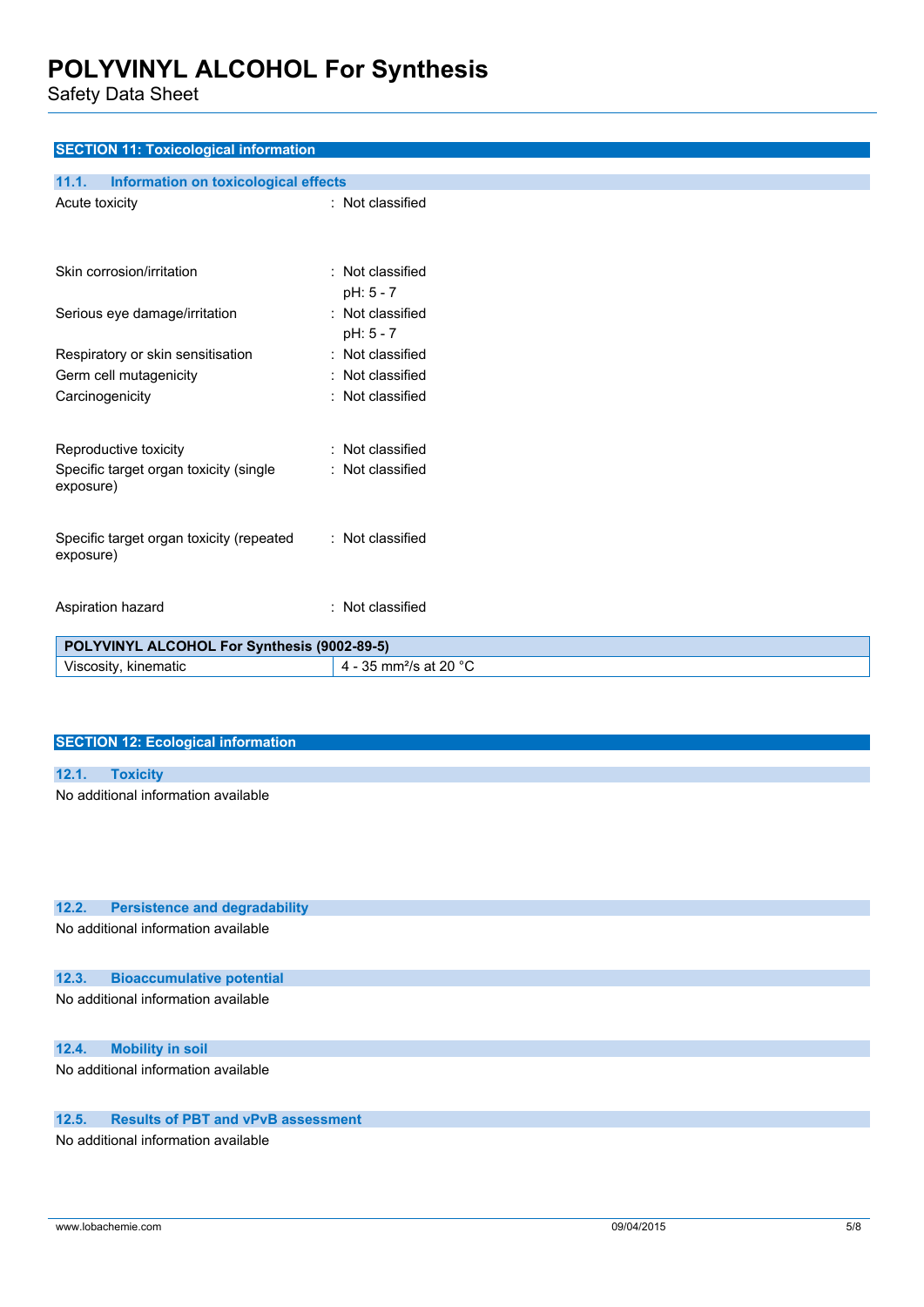Safety Data Sheet

| 12.6. | <b>Other adverse effects</b>               |
|-------|--------------------------------------------|
|       | No additional information available        |
|       | <b>SECTION 13: Disposal considerations</b> |
|       |                                            |
| 13.1. | <b>Waste treatment methods</b>             |
|       | No additional information available        |
|       | <b>SECTION 14: Transport information</b>   |

In accordance with ADR / RID / IMDG / IATA / ADN

| 14.1.<br><b>UN number</b>                  |                                          |
|--------------------------------------------|------------------------------------------|
| UN-No. (ADR)                               | : Not applicable                         |
| UN-No. (IMDG)                              | Not applicable                           |
| UN-No.(IATA)                               | Not applicable                           |
| UN-No.(ADN)                                | Not applicable                           |
| UN-No. (RID)                               | : Not applicable                         |
| 14.2.<br><b>UN proper shipping name</b>    |                                          |
| Proper Shipping Name (ADR)                 | : Not applicable                         |
| Proper Shipping Name (IMDG)                | Not applicable                           |
| Proper Shipping Name (IATA)                | Not applicable                           |
| Proper Shipping Name (ADN)                 | : Not applicable                         |
| Proper Shipping Name (RID)                 | : Not applicable                         |
| 14.3.<br><b>Transport hazard class(es)</b> |                                          |
| <b>ADR</b>                                 |                                          |
| Transport hazard class(es) (ADR)           | : Not applicable                         |
| <b>IMDG</b>                                |                                          |
| Transport hazard class(es) (IMDG)          | : Not applicable                         |
| <b>IATA</b>                                |                                          |
| Transport hazard class(es) (IATA)          | : Not applicable                         |
| <b>ADN</b>                                 |                                          |
| Transport hazard class(es) (ADN)           | : Not applicable                         |
| <b>RID</b>                                 |                                          |
| Transport hazard class(es) (RID)           | : Not applicable                         |
| 14.4.<br><b>Packing group</b>              |                                          |
| Packing group (ADR)                        | Not applicable                           |
| Packing group (IMDG)                       | Not applicable                           |
| Packing group (IATA)                       | Not applicable                           |
| Packing group (ADN)                        | : Not applicable                         |
| Packing group (RID)                        | : Not applicable                         |
| 14.5.<br><b>Environmental hazards</b>      |                                          |
| Dangerous for the environment              | : No                                     |
| Marine pollutant                           | : No                                     |
| Other information                          | : No supplementary information available |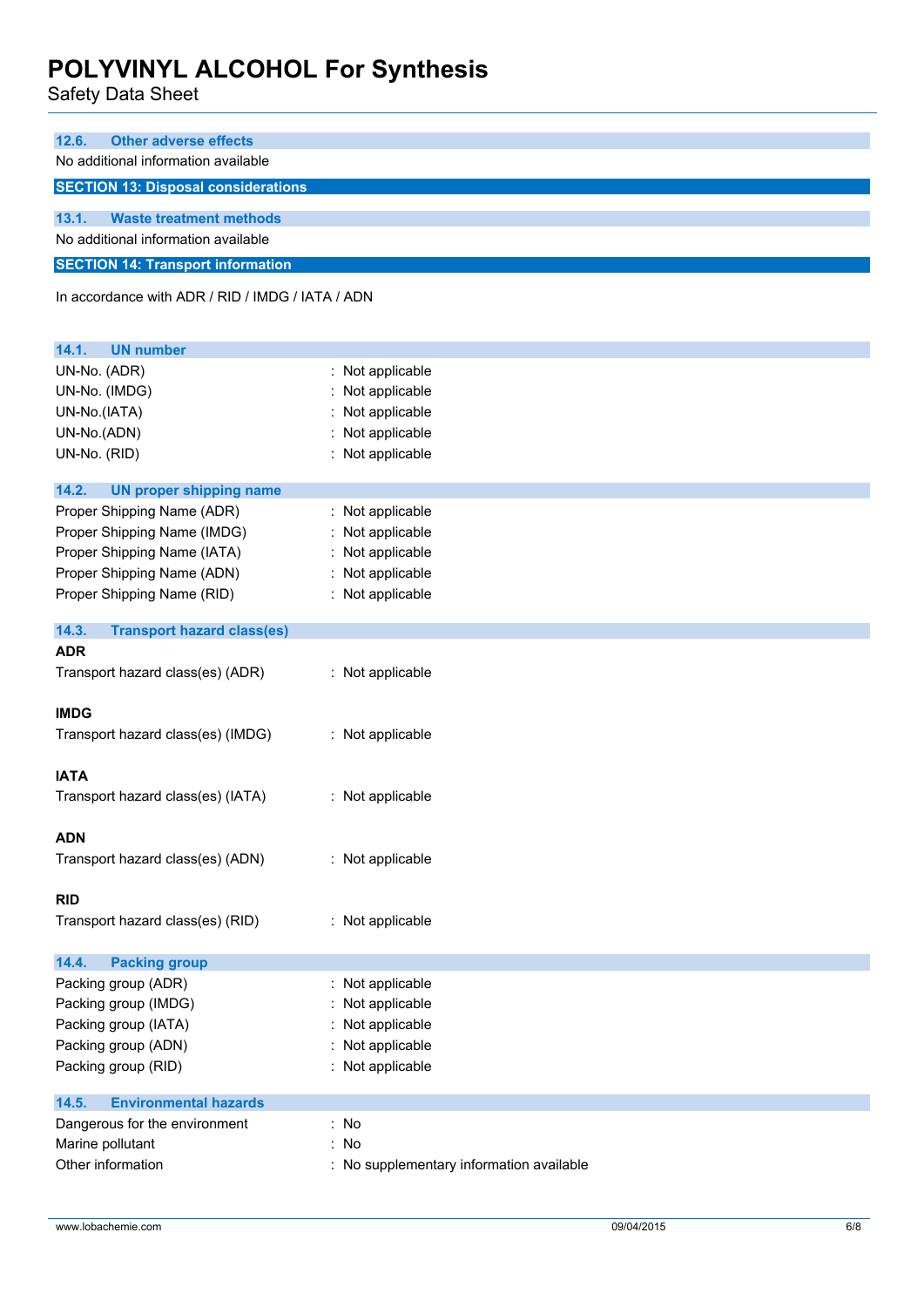Safety Data Sheet

**14.6. Special precautions for user**

#### **- Overland transport**

No data available

**- Transport by sea** No data available

**- Air transport** No data available

**- Inland waterway transport**

No data available

**- Rail transport** No data available

**14.7. Transport in bulk according to Annex II of MARPOL 73/78 and the IBC Code**

Not applicable

**SECTION 15: Regulatory information**

**15.1. Safety, health and environmental regulations/legislation specific for the substance or mixture**

### **15.1.1. EU-Regulations**

No REACH Annex XVII restrictions

POLYVINYL ALCOHOL For Synthesis is not on the REACH Candidate List POLYVINYL ALCOHOL For Synthesis is not on the REACH Annex XIV List

#### **15.1.2. National regulations**

### **Germany**

| AwSV/VwVwS Annex reference                                                     | : Water hazard class (WGK) 1, slightly hazardous to water (Classification according to<br>VwVwS, Annex 3; WGK No 2886) |
|--------------------------------------------------------------------------------|------------------------------------------------------------------------------------------------------------------------|
| 12th Ordinance Implementing the Federal<br>Immission Control Act - 12. BlmSchV | : Is not subject of the 12. BlmSchV (Hazardous Incident Ordinance)                                                     |

**15.2. Chemical safety assessment** No additional information available

**SECTION 16: Other information**